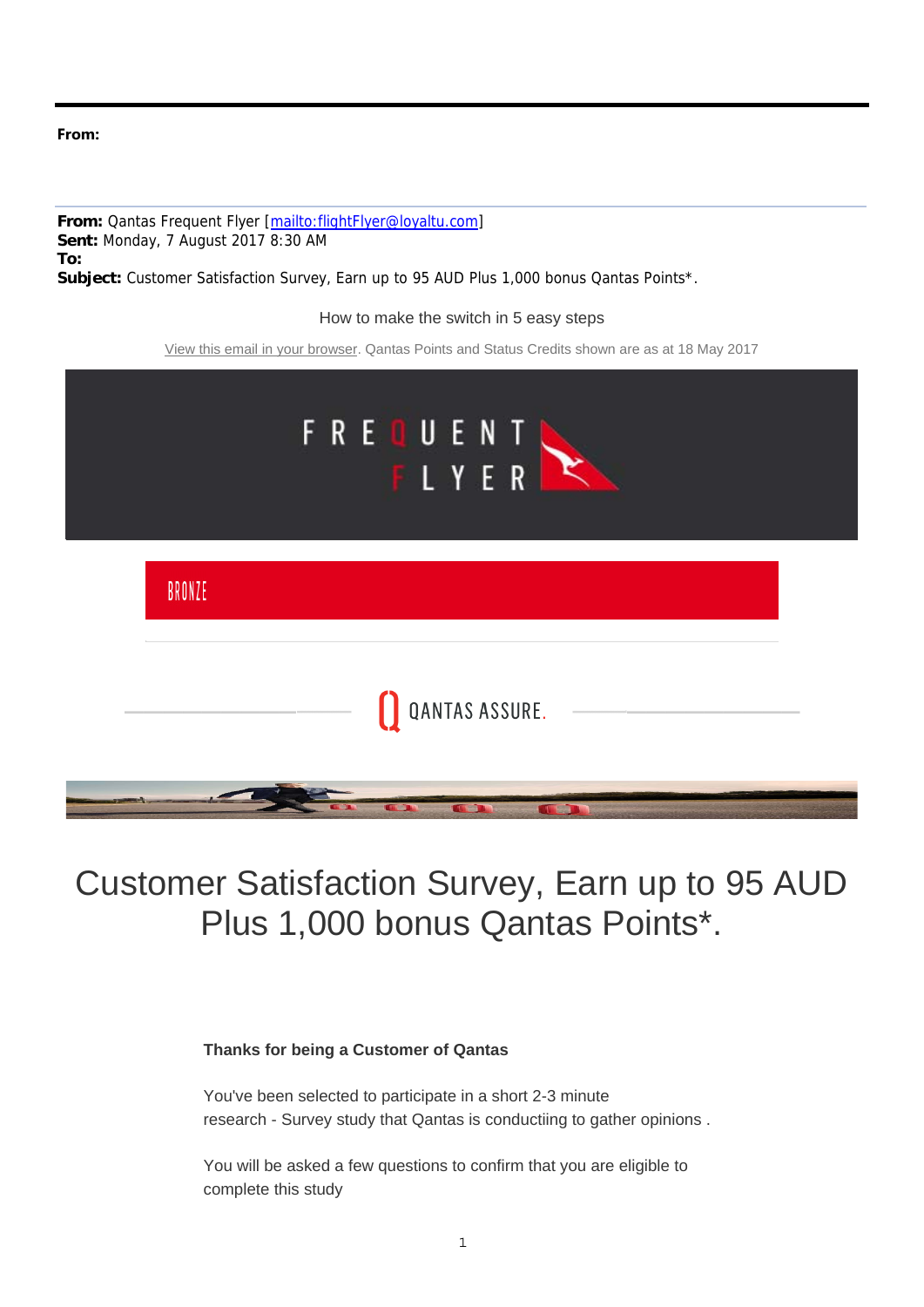#### **How to complete the Survey :**

- Click on Find out More
- Choose the answers that's right for you
- More give . less take

### **Find out more - Claim your reward**

Your answers will be completely anonymous and analyzed in combination

with other customers responses . This Invitation will expire within 2 business days

or until we have reached the required number of reponses

We appreciate your time !

Best Regards

Why switch to Qantas Assure health insurance<sup>+</sup>? You can earn up to 50,000 bonus Qantas Points for joining\*, 1 Qantas Point per \$1 spent on insurance<sup>></sup>, and up to 15,000 Qantas Points<sup>#</sup> each year for tracking your activity with the **Qantas Assure App**<sup>‡</sup>.

So whether you're walk'n, danc'n or just mov'n – like Christopher Walken – you'll find that being active is not only great for your health, it's great for your points balance too. Interested? **Call Qantas Assure on 13 82 92 or visit qantasassure.com.**



## Step up and get Australia FitForGood

Help the Heart Foundation reach their 2 billion step goal. Download the Qantas Assure App<sup>‡</sup>, get stepping and earn 150 Qantas Points\*\*. Find out more.